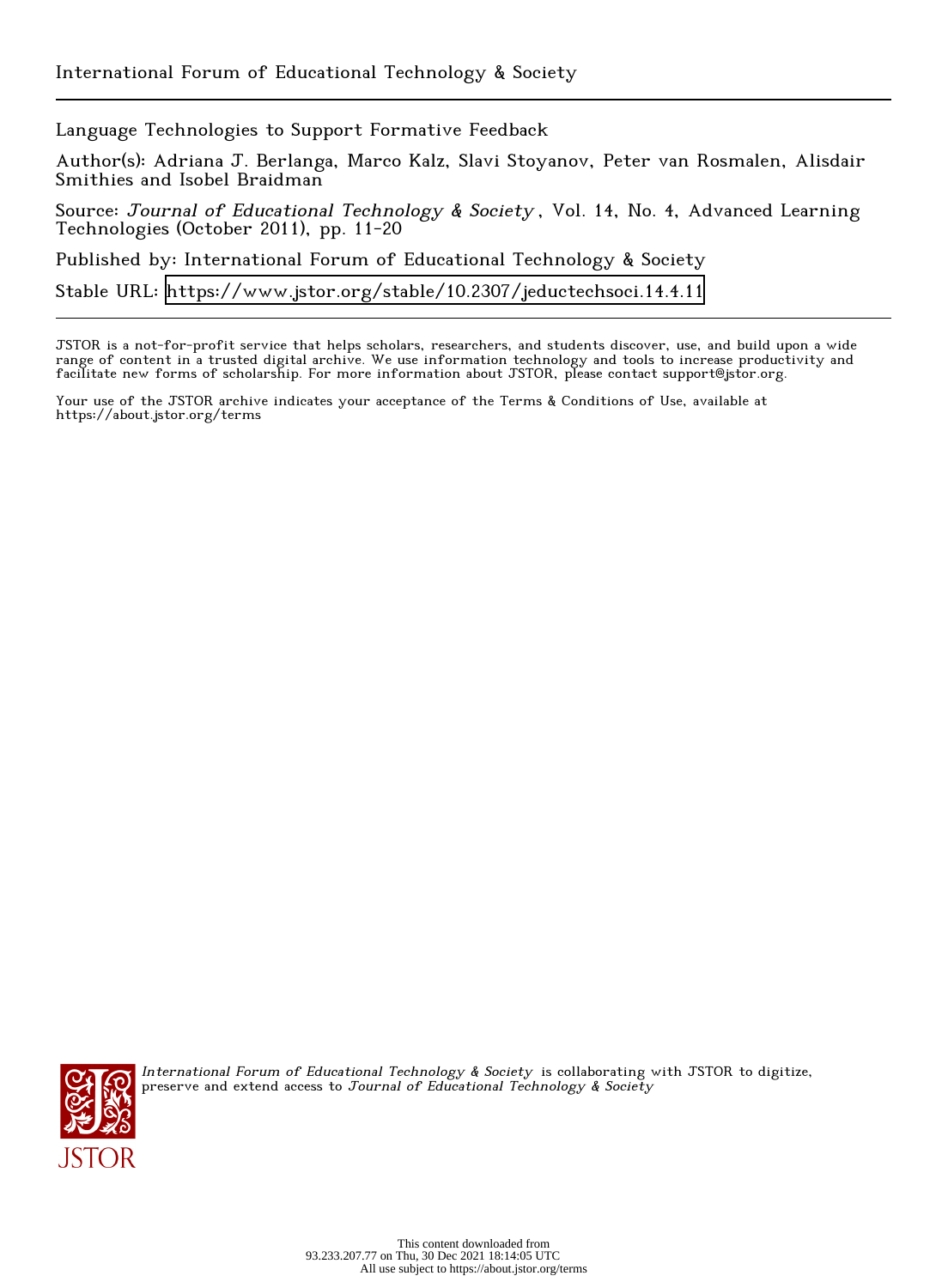# **Language Technologies to Support Formative Feedback**

# **Adriana J. Berlanga1 , Marco Kalz1 , Slavi Stoyanov1 , Peter van Rosmalen<sup>1</sup> , Alisdair Smithies<sup>2</sup> and Isobel Braidman2**

<sup>1</sup>Centre for Learning Sciences and Technologies (CELSTEC), Open University of the Netherlands, Heerlen, The Netherlands // <sup>2</sup>University of Manchester Medical School, Manchester, United Kingdom // adriana.berlanga@ou.nl // marco.kalz.ou.nl // slavi.stoyanov@ou.nl // peter.vanrosmalen@ou.nl // alisdair.smithies@manchester.ac.uk // isobel.braidman@manchester.ac.uk

#### **ABSTRACT**

Formative feedback enables comparison to be made between a learner's current understanding and a desired learning goal. Obtaining this information is a time consuming task that most tutors cannot afford. We therefore wished to develop a support software tool, which provides tutors and learners with information that identifies a learner's progress, and requires only limited human intervention. The central idea is to use language technologies to create concepts maps automatically from texts, such as students' essays or Blogs. By comparing maps from students over time, or with maps created from tutor's materials, or by other students, it should be possible to ascertain learners' progress and identify remedial actions. We review existing tools for automatic construction of concepts maps and describe our initial explorations of one of these tools. This paper then introduces the theoretical background of the proposed tool, design considerations and requirements. An initial validation, which explored tutors' perceptions of the tool showed that tutors found the approach relevant, but its implementation in practice requires to consider teachers' practices, the tools already in use, as well as institutional policies.

#### **Keywords**

Formative feedback, Conceptual development, Concept maps, Language Technologies

#### **Introduction**

According to Hattie and Temperley (2007) effective feedback should provide information that helps students to see where they are going (learning goals); feedback information that tells students "how they are going", and feed forward information that points out to students "where to go next". From the tutor's perspective, providing this feedback requires several tasks, for example considering the learner's position regarding the curriculum (i.e., his/her current stage of learning), assessing his/her level of understanding, identifying possible gaps in knowledge, and suggesting remedial actions. These are time consuming tasks, especially as learners may have different learning goals and backgrounds, and may follow divergent learning paths.

We believe that providing this feedback should be part of the next generation of support and advice services needed to enhance individual and collaborative building of competences and knowledge creation. The premise is that language technologies, and particularly Latent Semantic Analysis (LSA) (Landauer, McNamara, Dennis, & Kintsch, 2007), could be used for this. LSA creates a mathematical model in which both the domain knowledge and the knowledge of the learner can be projected thereby enabling the progress of the learner to be analysed (Clariana  $\&$ Wallace, 2007).

Our aim is to design a tool that provides learners and tutors information about a learner's conceptual development set side by side with the intended learning outcomes of the curriculum and of others in their learning group. The tool would use language technologies to extract such information automatically, enabling tutors to provide students with formative feedback in an efficient and time effective manner. This paper presents the design considerations and initial validation of such a tool. The first section presents the theoretical background, followed by design considerations and requirements. After this, the paper presents a review of existing technological solutions. We discuss the use of one of them when applied in a "mock-up" to explore the feasibility of our approach. Thereafter, the paper describes the initial validation of a first prototype of the anticipated service. It investigates the tutors' perceived relevance and satisfaction of the approach. Finally, the paper presents conclusions and future work.

*<sup>11</sup>* ISSN 1436-4522 (online) and 1176-3647 (print). © International Forum of Educational Technology & Society (IFETS). The authors and the forum jointly retain the copyright of the articles. Permission to make digital or hard copies of part or all of this work for personal or classroom use is granted without fee provided that copies<br>are not made or distributed for profit or commercia specific permission and/or a fee. Request permissions from the editors at kinshuk@ieee.org.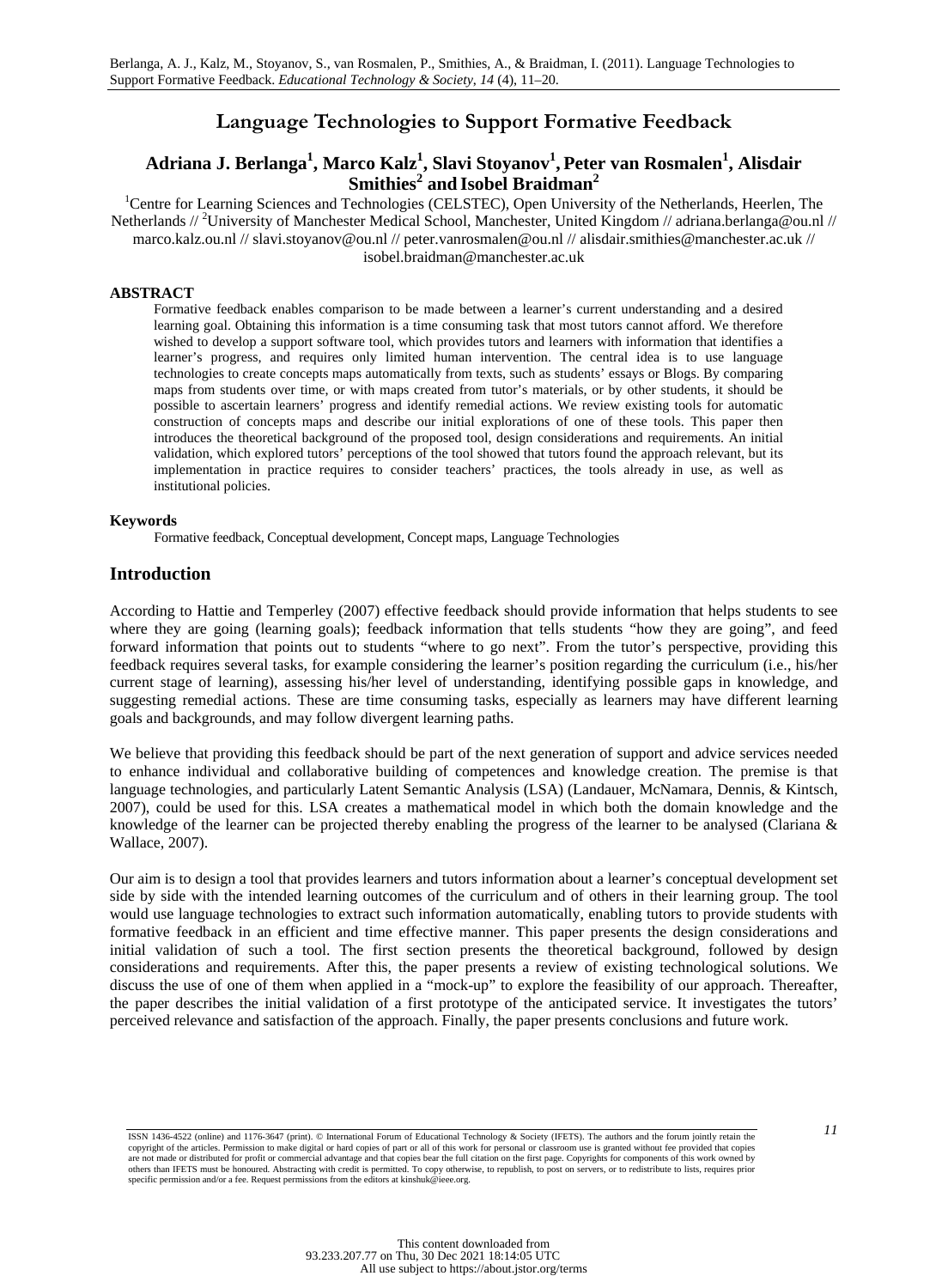# **Theoretical background**

Feedback, is a key element in formative assessment, can be defined as information provided by an agent (e.g., teacher, peer, book, parent, tool) regarding aspects of performance or understanding (Hattie & Temperley, 2007) with the aim of modifying thinking in order to improve learning (Shute, 2008).

In contrast with summative assessment, formative assessment does not have the intention of summarizing or grading the achievement of a student for certification purposes (Sadler, 1989); it occurs typically after instruction and seeks to impact on learning, by providing knowledge and skills or to develop particular attitudes or to advise the student on learning strategies (Hattie & Temperley, 2007; Sadler, 1989). It could be used both by teachers and students. Formative feedback provides teachers with useful information for making decisions regarding delivery of a programme on the basis of students' progress diagnosis of any shortcomings in students' learning and its remediation (Shute, 2008). Students and teachers use formative feedback to monitor the strengths and weaknesses of students' performances, the former could be recognized and reinforced, whereas the latter modified or improved (Sadler, 1989). According to Shute (2008) formative feedback can reduce learners' uncertainty on how well they are performing, can reduce their cognitive load (particularly with novice or struggling learners), can potentially promote learning, and provide useful information for correcting misconceptions. Formative feedback strategies include providing learners with information that moves them forward in their conceptual development, empowering them as owners of their own learning as well as "instructional resources" for individuals (Black & Wiliam, 2009).

Our ambition is to design a formative feedback tool that, with minimal human intervention, provides tutors and learners with information about learners' conceptual development. The design considerations of the tool we envisage are grounded on three aspects: developing expertise, knowledge creation, and the process of measuring conceptual development. A full description is provided by Berlanga, Van Rosmalen, Boshuijzen, and Sloep (in press).

Briefly, it has been observed that in the development of expertise, novices and experts differ in the way they structure their utterances and knowledge. Novices do so in networks that are incomplete, loosely linked and solve problems in long chains of detailed reasoning steps throughout these networks. In contrast, experts have well structured and organized mental frameworks. They structure knowledge so problems may be solved by omitting reasoning steps rather than by proceeding one step at the time. Differences between novices and experts are closely reflected in the textual utterances expressed by novices in their evolving domain knowledge. Thus the way novices and experts express their use of concepts and how they relate them to one another's changes through time. This occurs in a systematically way and is based on learning experiences (Boshuizen & Schmidt, 1992; Arts et al., 2006; Boshuizen et al., 2004).

Second, theories of knowledge creation focus on how individuals and groups develop knowledge that is new to them. They stress that it is not transmitted untouched and unchanged from one knowledgeable person to another individual who is unknowing. In contrast, they emphasize that knowledge is constructed in a dialectical and social process. Not only explicitly stated knowledge and information is a source or result of this process but it also depends on a much bigger reservoir of tacit knowledge. Examples of knowledge creation theories include Stahl's knowledge building cycle (Stahl, 2006), and the "SECI" process of Nonaka et al. (2000). Stahl proposes a model in which individuals build their knowledge in a cycle which comprises personal understanding and collaborative knowledge, and assumes that the construction of knowledge is a social process. The SECI process describes the interplay between the individual and group learning as four connected and interacting processes of knowledge conversion: socialization, externalization, combination and internalization. These processes can take place in different levels of sophistication, depending on how people create and employ a context for implicit and explicit communication, the quality of the input in the process, etc.

The third consideration is related to the process of measuring conceptual development. If we aim to develop a tool that provides formative feedback, learners should be able to judge the quality of their work. To this end they need to (a) possess a concept of the standard (or goal or reference level) for which they are aiming; (b) compare their actual (or current) level of performance with the standard; and (c) engage in appropriate action which leads to some closure of the gap between them (Sadler, 1989).

A well-known example of the use of computer modelling techniques to approximate the structure of a metacognitive theory (Schraw & Moshman, 1995) is the structural approach proposed by Goldsmith et al. (1991) which analyzes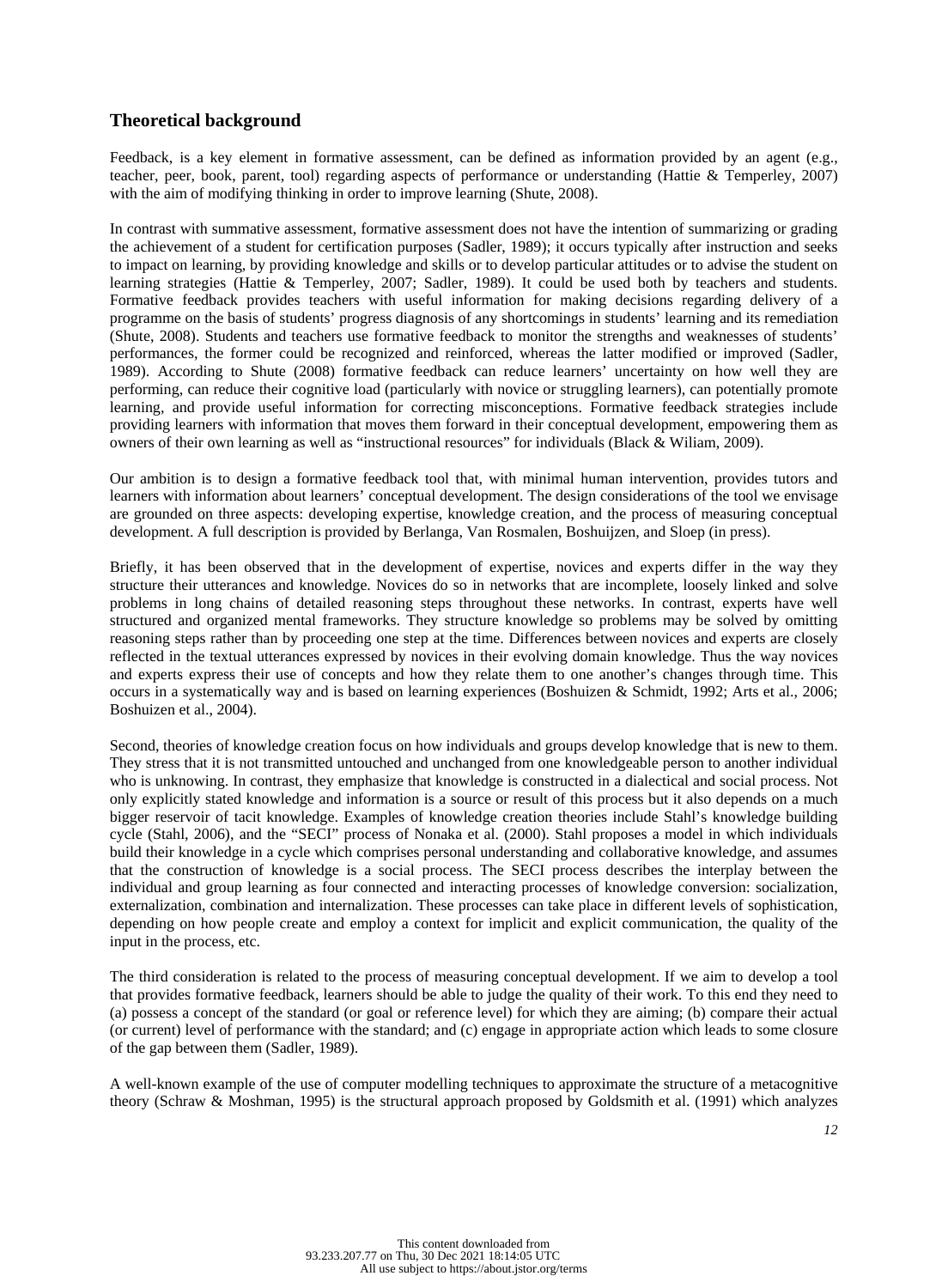how an individual student organizes the concepts of a domain. This involves three steps: (1) eliciting the student's' knowledge, (2) representing his/her elicited knowledge, and (3) evaluating this representation relative to some standard (e.g., reference model, an expert's organisation of the concepts in the domain, reference).

## **Design considerations and requirements**

Based on the theoretical foundations discussed above, the design of the proposed tool is grounded in the idea that providing formative feedback should consider that:

- A learner's level of expertise is reflected in the way they use and relate concepts, when they express their knowledge;
- Learners develop their expertise in a knowledge building process, which encompasses cognitive and social perspectives; and,
- Learners should be provided with diverse ways of comparing their level of performance.

To this end, the service should provide learners with diverse ways of comparing their understanding against different reference models (Berlanga et al., 2009):

- Predefined reference model which considers intended learning outcomes described in, for instance, course material, tutor notes, curriculum information, etc.
- Group reference model, which considers the concepts and the relations that a relevant group of people (e.g., peers, participants, co-workers, etc.) used the most.

The idea is that the tool is used by a learner or a teacher to process text materials automatically (such as student input, learning materials, etc.), and in return obtain the most relevant concepts included in the input text and the relation between these concepts. The tool could then represent them visually as a concept map or as a list of concepts. If the text input consists of intended learning outcomes (such as course materials, books, etc.), then the result of the automatic process is the so-called predefined reference. If the text input consists of written output from a group of students (aggregated in a single text), then the tool produces the so-called group reference model.

The tool should also offer the possibility of generating comparisons between different texts inputs. For example, if a tutor decides to generate one concept map from a predefined reference model and another using text input from a student, they may be compared to identify which concepts the student is omitting from his/her text but are present in the learning materials. These comparisons could also be obtained from a group model and a predefined reference model. In this case the comparison will enable the tutor to identify those concepts that are not mentioned by the group as a whole and make it easier to identify outliers, diagnose causes of relevant problems, and take prompt remedial actions.

Based on our requirements and earlier work we decided to use language technologies as the underlying technology for the feedback tool. In order to decide how it could be implemented, next we review existing technologies that could support the analysis of conceptual development and serve as a foundation for this tool.

### **Existing tools for automatic construction of concept maps**

In the previous section we have already referred to the use of concept maps. This means of eliciting and representing a learner's knowledge, is one of the most common ways of representing cognitive structures (Novak, 1998). Research evidence demonstrates that concept maps are well-suited for eliciting knowledge (Nesbit & Adesope, 2006), and are better for evaluating learners of different ages than classical assessment methods such as tests and essays (Jonassen, Reeves, Hong, Harvey, & Peter, 1997; Novak, 1998). The creation of concept maps, however, is a complex and time consuming task. It requires training and practice to understand how the relevant concepts should be identified and to make relationships between them. Therefore we analysed existing tools and tool sets that are able to support the creation of concept maps. We have not included purely algorithmic methods which have been tested for concept map construction (Bai & Chen, 2008, 2010) but we have focused on integrated solutions that allowed us to work with text input directly.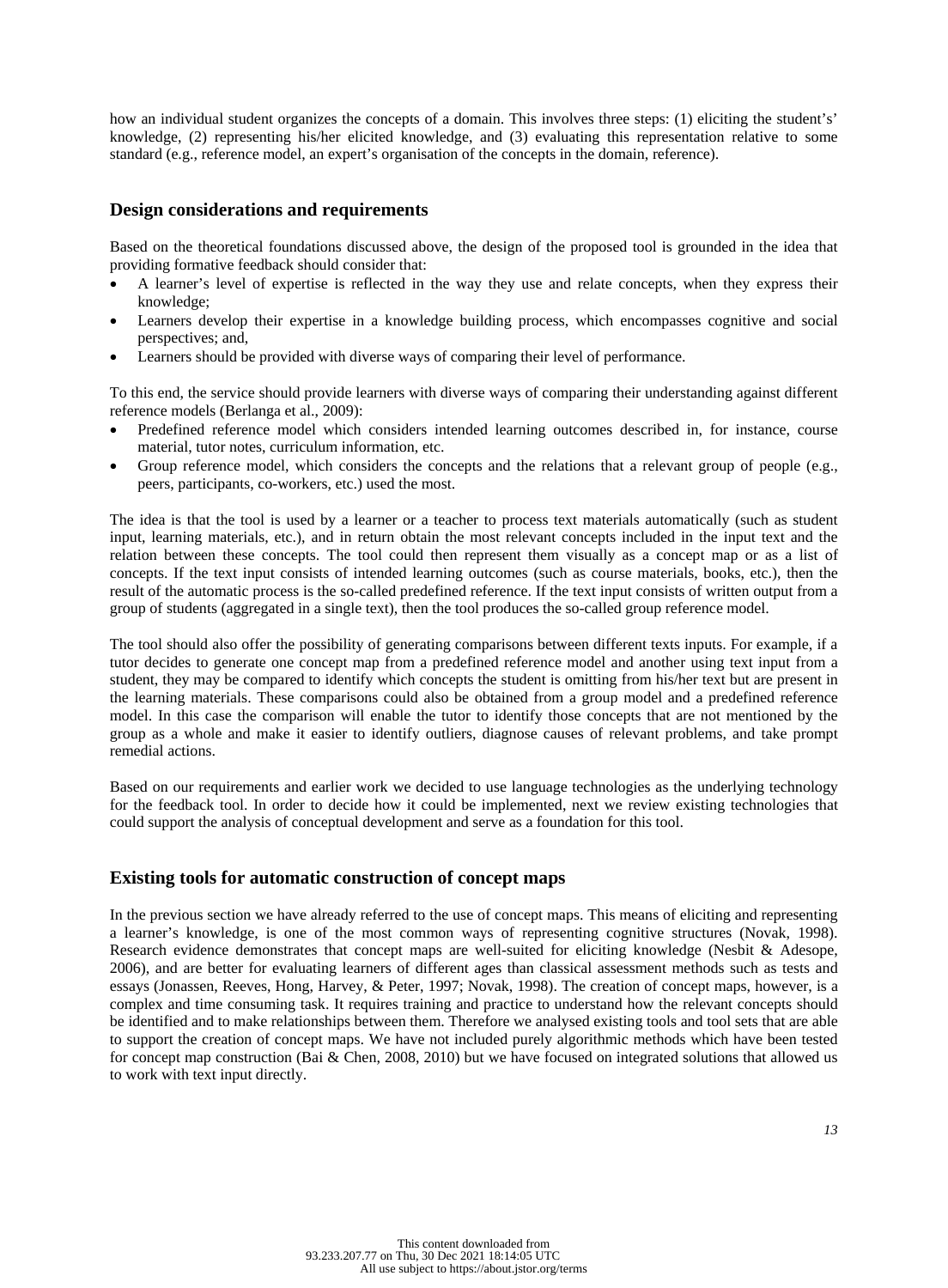There are already a number of tools for the automatic construction and support of concept maps: Knowledge Network and Orientation (KNOT, PFNET) (Clariana, Koul, & Salehi, 2006); Surface, Matching and Deep Structure (SMD) (Ifenhaler & Seel, 2005); Model Inspection Trace of Concepts and Relations (MITOCAR) (Pirnay-Dummer, 2006 ); Dynamic Evaluation of Enhanced Problem Solving (DEEP) (Spector & Koszalka, 2004); jMap (Jeong, 2008) and Leximancer (Smith & Humphreys, 2006), Table 1 summarises these tools in terms of the data collection they require and the analysis and comparison they perform.

*Table 1*: Existing tools for construction of concept maps (adapted from Shute, Jeong, Spector, Seel, and Johnson,

 $(2000)$ 

|            | (2002)                                           |                                                                                  |                                                                                                         |  |  |  |  |  |  |
|------------|--------------------------------------------------|----------------------------------------------------------------------------------|---------------------------------------------------------------------------------------------------------|--|--|--|--|--|--|
|            | Data Collection                                  | Analysis                                                                         | Comparison                                                                                              |  |  |  |  |  |  |
| KNOT       | Concept pairs/Propositions                       | Quantitative Analysis                                                            | Direct comparison of networks with some<br>statistical results                                          |  |  |  |  |  |  |
| SMD        | Concept map or natural<br>language               | Quantitative analysis is<br>calculated using tools                               | Unlimited comparison                                                                                    |  |  |  |  |  |  |
| MITOCAR    | Natural language                                 | Quantitative analysis<br>included multiple<br>calculations using tools           | Paired comparisons for semantic and structural<br>model distance measure                                |  |  |  |  |  |  |
| DEEP       | Annotated causal maps                            | Quantitative/qualitative<br>analysis is done mostly by<br>hand                   | Unlimited comparisons, showing details relative to<br>concepts                                          |  |  |  |  |  |  |
| JMap       | Concept maps, causal<br>maps, or belief networks | Quantitative analysis<br>(calculated using tools)                                | Superimposes maps of individual $(n=1)$ and group<br>of learners $(n = 2+)$ over a specified target map |  |  |  |  |  |  |
| Leximancer | Concept maps                                     | Content analysis and<br>relational analysis<br>(proximity, cognitive<br>mapping) | Imposes tags in a single map over user-defined<br>tags (names, concepts, files, etc.)                   |  |  |  |  |  |  |

These tools have some common characteristics: (a) they can (semi-)automatically construct concept maps from a text; (b) they use a type of distance matrix; (c) they propose a quantitative analysis of the maps; and (d) most of them are concerned with conceptual development of learners. Among their differences, we have found that, even though they all use a language technology, not all of them refer to it explicitly. These tools also differ on the scoring schemas they use to perform the quantitative analysis: DEEP uses the number of nodes and links; SMD uses propositions or the number of the links of the shortest path between the most distant nodes.

Most of these concept mapping tools provide opportunities to identify the conceptual gap between a learner's concept map and a criterion map (which could be a predefined reference model or group model), or to compare a learner's concept maps over different periods of time. However, only SMD, jMap and, in some extent DEEP, purposely provide a visualisation of this progression with reference to the standard criterion. Most of these mapping approaches construct and analyse individual maps. jMap visualises and assesses changes observed in either individual or collective maps. However, jMap is restricted to producing causal maps. KNOT, SMD, MITOCAR and Leximancer report on reliability and the correlation of validity criteria. Typically, they consist of the automatic scores generated by these tools, human concept mapping scores and human essay scores.

Each of the tools discussed can be used, at least to some extent, to provide formative feedback. Leximancer is the only tool that does not require specific input to start and/or a specific way of working. Therefore, based on our requirements we have focused on using Leximancer for an initial, empirical validation of our approach.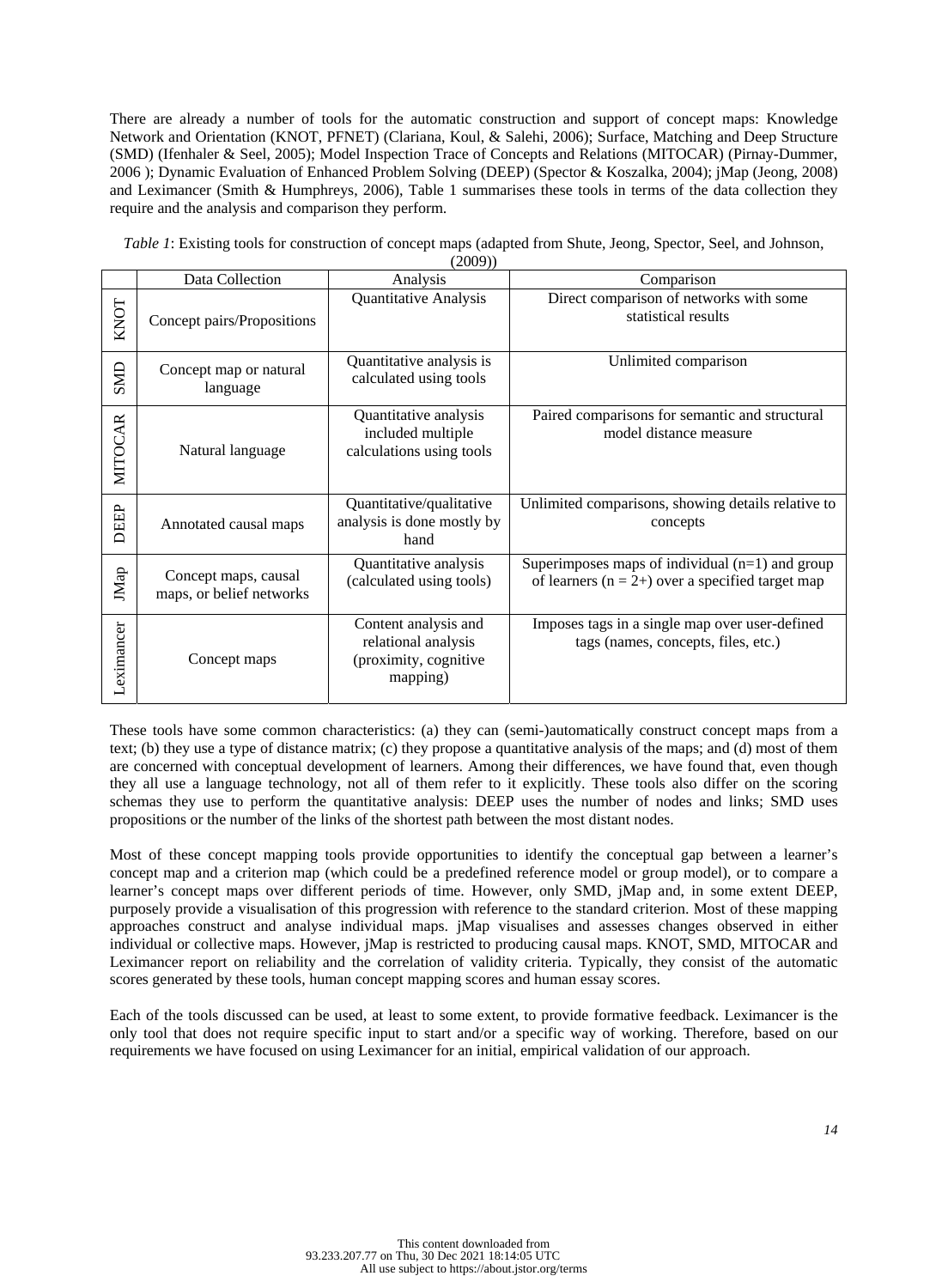## **Initial explorations**

In view of the theoretical considerations discussed above, we designed and prepared two experiments with functional mock-ups of the service to check the validity of our ideas. Each of the mock-ups was based on a combination of manual interventions and existing tools. The mock-ups were used to explore the following questions:

- A. Is it possible to build a concept map of a text on a selected topic that, according to the writer, covers the *core* concepts of the text?
- B. Similarly, is it possible to build a 'group' concept map which represents a set of selected texts on a specific topic that, according to the authors, covers the *core* concepts of the aggregated text?
- C. Do the writers of the input texts perceive the representations of A and B as useful input when they want to compare and contrast the individual versus the group perspective of the selected topic?

In the first experiment (Berlanga et al., 2009), users were only indirectly involved i.e., as providers of materials, as the actual outcomes were assessed by an expert. In the first test we transcribed a student's spoken description of a medical case and used Leximancer to create a concept map (A) of this text and of the tutor materials for the corresponding topic (B). The results indicated that the student's concept map used much more detailed concepts compared to that derived from the tutor materials. The study illustrated that a model based on comparing concept maps from tutor materials with those from students, must be used with care, since the interpretations of such maps may require more expertise than is possessed by a student in C, who is at a novice level.

In the second test of the first experiment, we used Leximancer to create concept maps (A) of each of 10 interviews with researchers in our group on how they understood the concept of a Learning Network (Sloep, 2008) and one emerging concept map based on integrated summary of all transcripts (B). Results indicated that by using Leximancer we identified the 10 most commonly used concepts and their importance. Moreover, an initial analysis showed that a comparison of an individual's map and the group map could be used to indicate differences and similarities (C).

In the second experiment (Berlanga et al., in press), we explored the same questions. This time, however, the users were directly involved. We asked six researcher of our research group to provide us with one of their articles (average size 5000 words) on their research on Learning Networks. Each of the articles and the summary of all of them were represented as a concept map by Leximancer and, alternatively, as a word cloud by using Wordle (http://www.wordle.net) to check the possibilities of more commonly used tools. A questionnaire, based on the questions A, B and C, stated above, was used to assess the users' perceptions of the concept map and the word cloud. The results indicated that there was a fair coverage of concepts included in the articles by both representations, in answer to question A. Likewise, in answer to B, the representations of the summary of all articles covered by the Learning Network were, as a whole, satisfactory. The answer to question C was more ambiguous; five of the six users, found the concept map was useful for detecting similar and missing concepts when their article was compared with the summary article, whereas three out of the six users obtained this results with the word cloud.

The results of the two experiments indicated that there were sufficient grounds to start developing a dedicated prototype.

# **Validation of the approach**

Following the results from the partly manual explorations described above, the proposed design was used to develop a first prototype of an automated tool called CONSPECT (Wild, Haley, & Bülow, 2010). This tool enables a user to extract the core concepts from their own text and a reference text automatically. The comparison can be shown both as a list and a concept map (as shown in Fig. 2).

As a first step, the CONSPECT service was validated from the perspective of tutors at the University of Manchester (UK), who were involved in year 2 of a 5 year undergraduate medical degree. Five tutors were recruited for this purpose, four of whom had more than five years experience in this role and one was less experienced, but had been tutoring for over one year; all but one were women. The software was explained to all participants, who were given an overview and demonstration of CONSPECT and shown how to input materials and access outputs. The text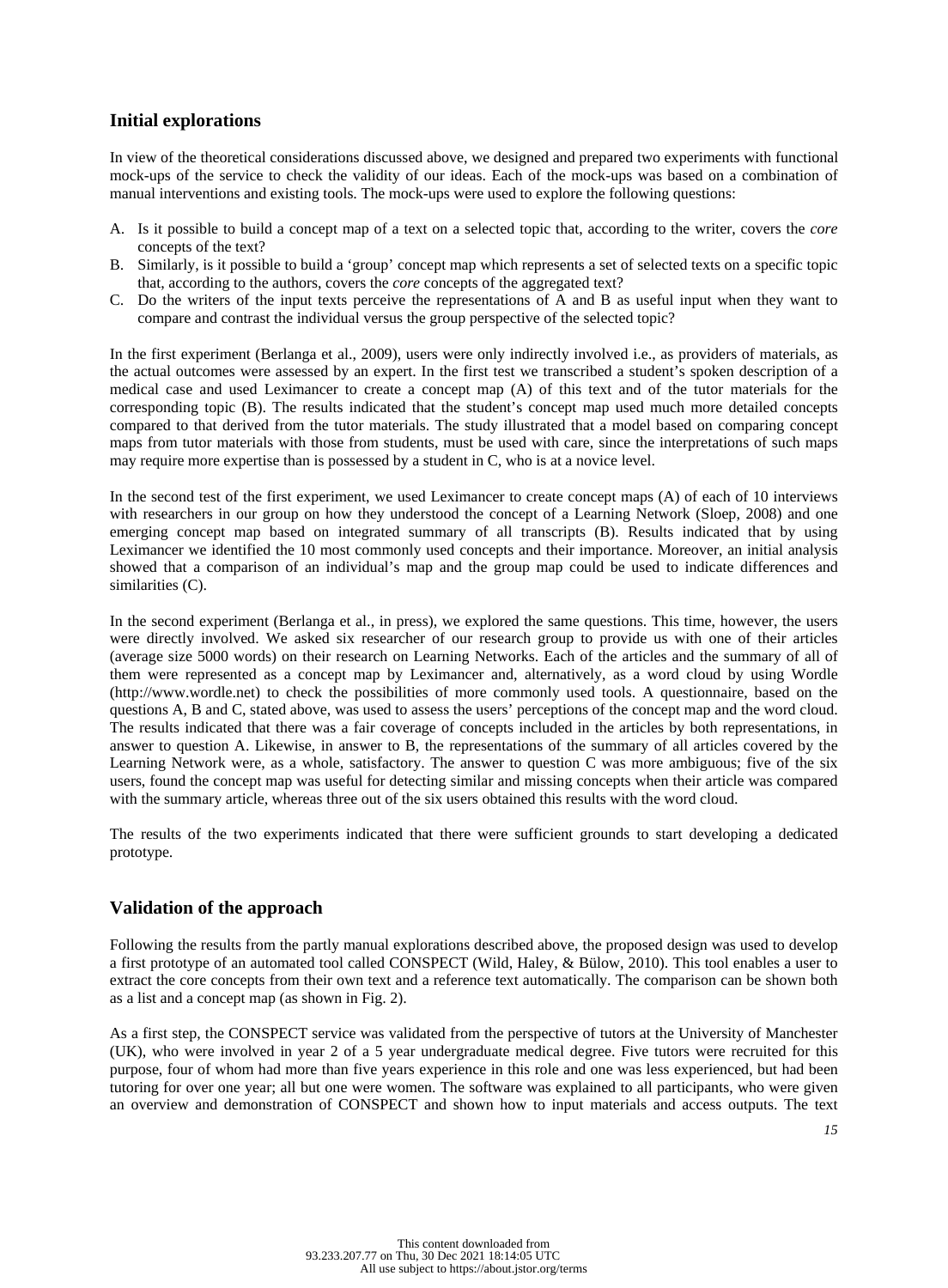output used were blogs, written by students and tutors on the weekly clinical case studied in that part of the programme. They were trained to interpret results and asked to produce a 'model answer' blog. The concepts from the blogs were extracted by CONSPECT and were compared with those produced by the students, using either a student group reference model or blogs produced by individuals, which were also compared with each other. These comparisons were then shown to the tutors. A mixed methods approach was used to record and analyse their responses. They completed a questionnaire, comprised of forty three questions each with a five-point Likert scale, which covered aspects of time management, usability and efficacy of CONSPECT, and its role in augmenting teaching. Tutors then completed free text comments which were thematically analysed. The main findings were that tutors gave highest ratings to their knowledge and skills in using the software and to their efficient completion of tasks. Analysis of free text comments indicated that tutors appreciated the fundamental basis for CONSPECT and that it could provide rapid comparisons of students' understanding of the particular subject area with a "model" answer. It had the potential to identify those students who engaged at a more superficial level and others who might be delving more deeply into the subject matter, which might enable tutors to confirm those individuals who were outliers in their groups (Smithies, Braidman, Berlanga, Wild, & Haley, 2010).

A further validation was then conducted in the Open University of The Netherlands in the context of distance education by obtaining feedback from tutors about the relevance of using CONSPECT for their practice. The rest of this section describes this validation.

#### **Method and data**

Five tutors of the Open University of The Netherlands, Faculty of Psychology attended a workshop session, which included a demonstration, an individual hands-on session, a focus group discussion and completing a questionnaire.



*Figure 1a:* Concept map from learning materials (predefined reference model; zoom view)



*Figure 1b:* Group concept map (zoom view)

In preparation for the workshop, we collected learning materials from two Psychology courses namely a digitalized book of the course, and a tutor's model answer for a specific assignment, which answered specific questions that covered the main course topics. We used CONSPECT to create a predefined reference model of the main concepts that the students should cover (see Fig.1a for an example). We also used examples from the students' answers to create a group reference model (Fig.1b). Finally, a comparison between these models was created alongside a list of similar and dissimilar concepts (Fig. 2), to identify concepts that are not covered well by the students.

During the first part of the workshop the design of the CONSPECT service and its aim were presented. Examples of concept maps were also introduced to show the type of information the service could provide. The participants then had a hands-on session in which they were asked to use the service with the existing materials to generate a concept map for a student, a concept map for a group model and a concept map for a predefined reference model. They were then required to compare these concept maps and see the results provided by the service. The respondents were asked to work alone, and take notes about their experience with the tool. If necessary, support was provided. Finally, we conducted a focus group, which was recorded both electronically and by notes taken at the time. Data was also collected as follows:

Background questionnaire, to summarise tutor's teaching experience and age;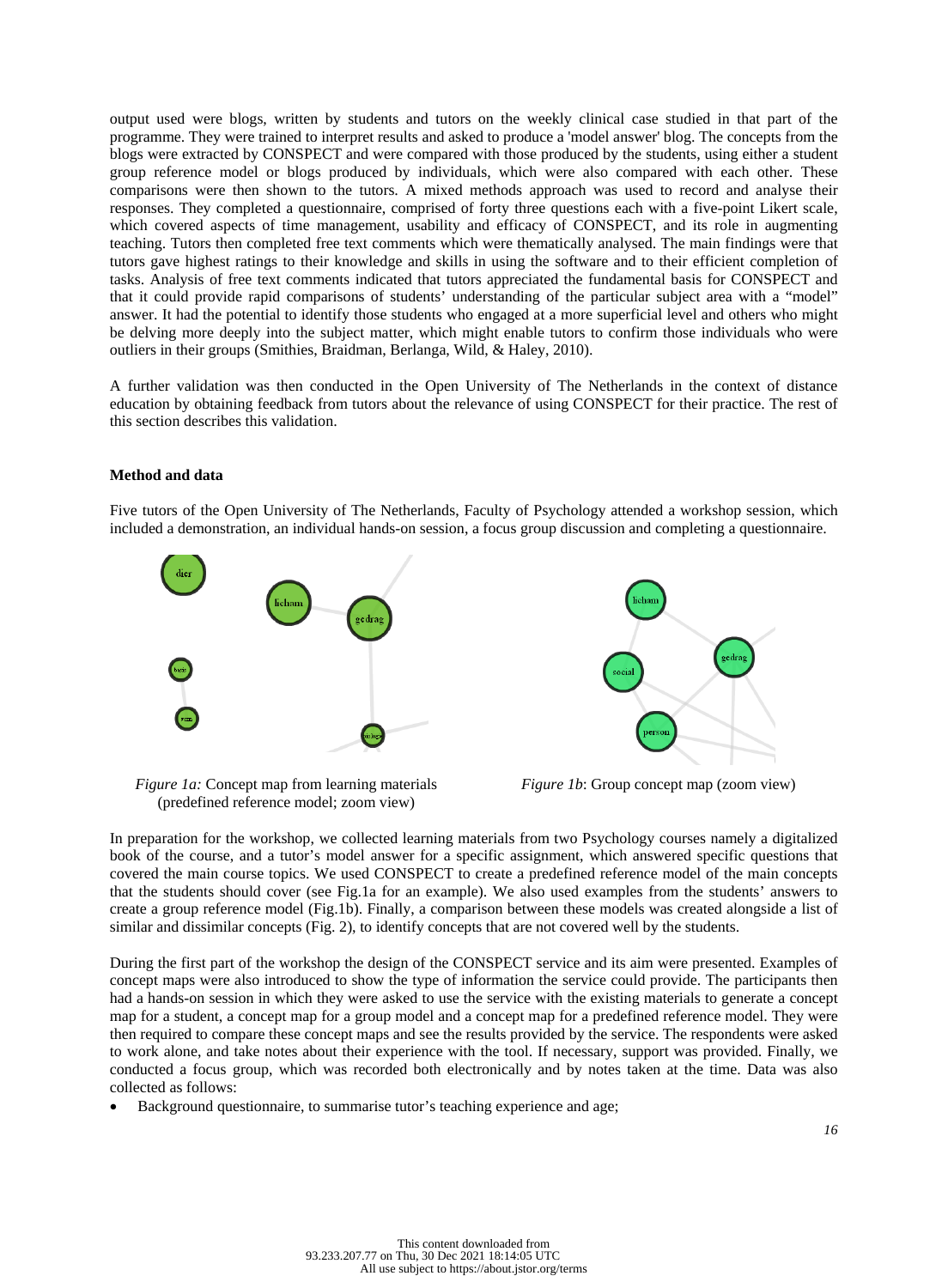- Post activity questionnaire using a five-point Likert scale, with questions about relevance of the tool and user satisfaction:
	- o Relevance: Four questions explored how tutors perceived the tool (see Table 2).
	- o Satisfaction: Based on the UTAUT questionnaire (Venkatesh, Morris, Davis, & Davis, 2003), six questions were posed to explore the perceived satisfaction (see Table 3).
	- Observer and participants' notes made during the validation session;
- Notes and audio recording from the focus group.

Participants (n=5) were tutors from different Psychology areas, with more than 5 years of experience in teaching. Three of them were between 30-40 years old; and the rest were older. Four of them were male.



*Figure 2*: Comparison between concept maps

#### **Results**

The results summarised in Table 2 show that all tutors considered the information provided by the tool is useful in identifying the progress of a group of learners (Q2), and that only 20% of them considered it was not useful for identifying the progress of individual learners (Q1). Not all tutors (40%) considered that the approach is relevant for addressing "burning" problems of their institution (Q3), whereas most (80%) of the tutors indicated that they could identify new potential uses of the tool (Q4).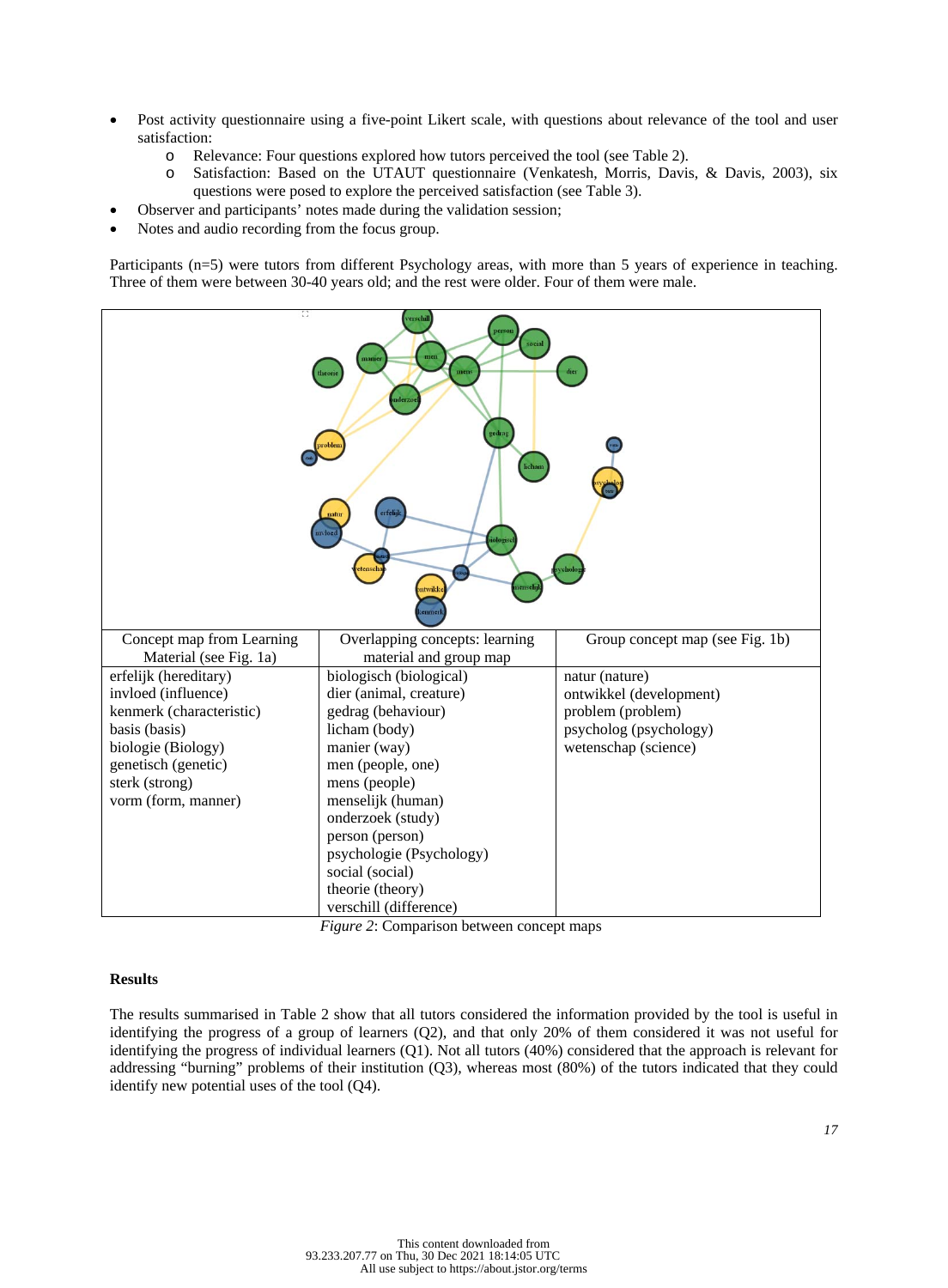#### *Table 2*: Perceived Relevance of the approach

| <b>Ouestion</b>                                                         | <b>Negative</b>    | <b>Neutral</b> | <b>Positive</b> |
|-------------------------------------------------------------------------|--------------------|----------------|-----------------|
|                                                                         | $\left( <3\right)$ | $(=3)$         | (>3)            |
| Q1. The way CONSPECT provides information (list concepts,               | 20%                | 60%            | 20%             |
| graphical representation) is useful to identify learners progress       |                    |                |                 |
| Q2. The way CONSPECT provides information (list concepts,               |                    | 60%            | 40%             |
| graphical representation) is useful to identify the progress of a group |                    |                |                 |
| of learners                                                             |                    |                |                 |
| Q3. I think CONSPECT addresses one of the burning problems of the       | 40%                | 20%            | 40%             |
| institution                                                             |                    |                |                 |
| Q4. I can identify new potential uses of CONSPECT, which will           | 20%                | 40%            | 40%             |
| address problems of the institution                                     |                    |                |                 |

The results for tutor satisfaction are summarised in Table 3. Most tutors (80%) considered that the tool increases their curiosity about the topic  $(Q6)$ , whereas only 40% indicated that the tool makes teaching more interesting  $(Q7)$ ; Half the tutors indicated that the tool motivates them to explore the teaching topic (Q8); and 40% considered themselves eager to explore the tool further (Q10). However, 60% of the tutors were negative regarding the way the tool would help them in their teaching (Q1), and on recommending the tool to other teachers (Q9).

| <b>Ouestion</b>                                                        | <b>Negative</b> | <b>Neutral</b> | <b>Positive</b> |
|------------------------------------------------------------------------|-----------------|----------------|-----------------|
|                                                                        | ( <b>3</b> )    | $(=3)$         | (>3)            |
| Q5. Overall, I am satisfied with the way CONSPECT would help me in my  | 60%             | 40%            |                 |
| teaching.                                                              |                 |                |                 |
| Q6. Using CONSPECT increases my curiosity about the teaching topic.    | 20%             |                | 80%             |
| Q7. CONSPECT makes teaching more interesting.                          | 60%             |                | 40%             |
| Q8. Using the CONSPECT motivates me to explore the teaching topic more | 50%             |                | 50%             |
| fully.                                                                 |                 |                |                 |
| Q9. I would recommend CONSPECT to other teachers to help them in their | 60%             | 40%            |                 |
| teaching.                                                              |                 |                |                 |
| Q10. I am eager to explore different things with CONSPECT              | 60%             |                | 40%             |

*Table 3*: Satisfaction of the approach

The initial reaction of the tutors was positive, as they pointed out that indeed one of the problems they face is that they cannot easily identify students that are struggling with the course and that providing formative feedback promptly is a time consuming task. Tutors also feel students work only to get marks on assessments, instead of producing evidence of their actual learning. During the focus group, 4 out of 5 tutors commented that the approach has potential for their practice. They all stress, however, the importance of integrating the tool in their current learning environment, as essential for them to use the tool.

In their validation of the concept maps, tutors indicated that they could easily identify the most relevant concepts, as well as the similar and dissimilar concepts. They also mentioned that the maps had a fair coverage of the content and meaning of the text. Although tutors found it difficult to interpret the representation of the concept maps, they liked the idea of visualizing the links between the concepts, instead of simply a list of overlapping concepts.

The respondents felt that the user interface of the tool was still too complex for most people, but they acknowledged the added value of the approach. They suggested a variety of new forms in which the approach could be used in their teaching practice, for instance:

- Checking different resources (e.g., books, papers, articles), comparing them and deciding which is most relevant to the course learning objectives
- Checking if the learning materials produced by tutors contain the most relevant concepts
- Generating outlines (based on a set of input resources) to create study materials
- Initially checking the quality check of students texts, by asking them to write a text from which a concept map could be generated
- Using the tool in forums, to get a picture of what topics have been discussing
- Checking for plagiarism by comparing different student's texts.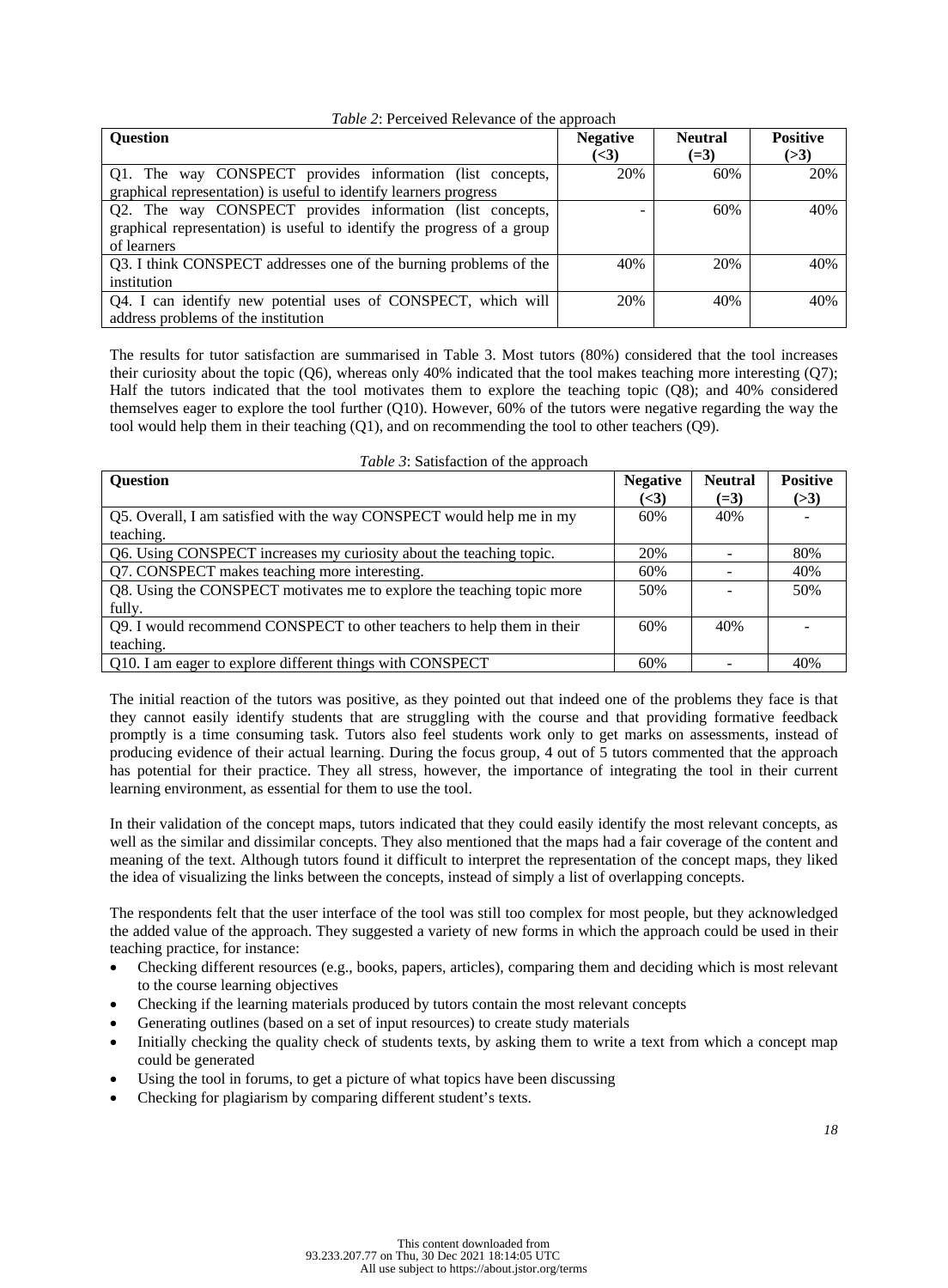## **Conclusions**

In this paper we argued that a tool to provide prompt formative feedback can be designed in such a way that, by means of language technologies, little tutor intervention is needed. We proposed that learners will benefit if a tool provides them with information regarding their coverage of key concepts in the study domain, and compares this information with that of their peers. From the tutor perspective this feedback provides evidence which can then help identify individual learners who have difficulty in recognising key concepts.

From the validation conducted it was evident that most tutors perceived the approach relevant and useful for them and their students. They also suggested several different ways of using the tool, which indicated that they appreciated the potential of the tool. Nevertheless, tutors identified several conditions that should be fulfilled in order to incorporate the tool in their current practice. This may also negatively influence the results regarding user satisfaction. There were strong arguments in favour of aligning the tool with existing practices, such as total integration to existing platforms (e.g., institutional virtual learning environment), using only specific types of text documents, or privacy issues in sharing information. These constraints, whether institutional or tutor- oriented, are difficult to avoid if the proposed service is to be implemented in real practice. At the same time, these might cause that stakeholders overlook the potential technology has for supporting learning and therefore limit the possibilities the service –or any other new technology solution– could provide in the learning practice.

We believe that our approach could be of use in other learning situations, where different pedagogical approaches are used. It could be valuable in collaborative writing, where it is important to recognise differences and similarities between the texts, in discussion forums, to identify which concepts have been discussed, in workplace learning to specify core concepts in different documents (for a trial case see Berlanga et al. (2009)) and in informal learning situations where a formative feedback tool, such as the one we propose, could be of use to a group of people who share the same interest on a particular topic and are willing to explore the domain further.

Finally, further research is needed to evaluate learner's perception of the proposed tool as well as evaluation that involves a wider range of stakeholders. It is also essential to verify the accuracy and reliability of the language technologies used to underpin the development of this tool. This is important as we must ascertain how tutors and learners understand the limits of this technology, the conditions under which it may be used to produce reliable results, and those in which some results may be inaccurate.

#### **Acknowledgments**

We would like to thank Jannes Eshuis (Open University of The Netherlands), Jan Hensgens (Aurus KTS), Fridolin Wild and Debra Haley (Open University UK), and Robert Koblischke (Vienna University). We also like to thank the participants of the validation sessions. The work presented in this paper was carried out as part of the LTfLL project, which is funded by the European Commission (IST-2007-212578).

### **References**

Arts, A. J., Gijselaers, W. H., & Boshuijzen, H. (2006). Understanding managerial problem-solving, knowledge use and information processing: Investigating stages from school to the workplace. *Contemporary Educational Psychology*, *31*(3), 387- 410.

Bai, S.-M. & Chen, S.-M. (2008). Automatically constructing concept maps based on fuzzy rules for adapting learning systems. *Expert Syst. Appl., 35*(1-2), 41–49.

Bai, S.-M., & Chen, S.-M. (2010). Using data mining techniques to automatically construct concept maps for adaptive learning systems. *Expert Systems with Applications, 37*(6), 4496–4503.

Berlanga, A. J., Brouns, F., Van Rosmalen, P., Rajagopal, K., Kalz, M., & Stoyanov, S. (2009). Making Use of Language Technologies to Provide Formative Feedback. *Paper presented at the AIED 2009 Workshop Natural Language Processing in Support of Learning*, July, 6-7, Brighton, United Kingdom.

Berlanga, A. J., Van Rosmalen, P., Boshuijzen, H. P. A., & Sloep, P. B. (in press). Exploring Formative Feedback on Textual Assignments with the Help of Automatically Created Visual Representations. *Journal of Computer Assisted Learning*.

*19*